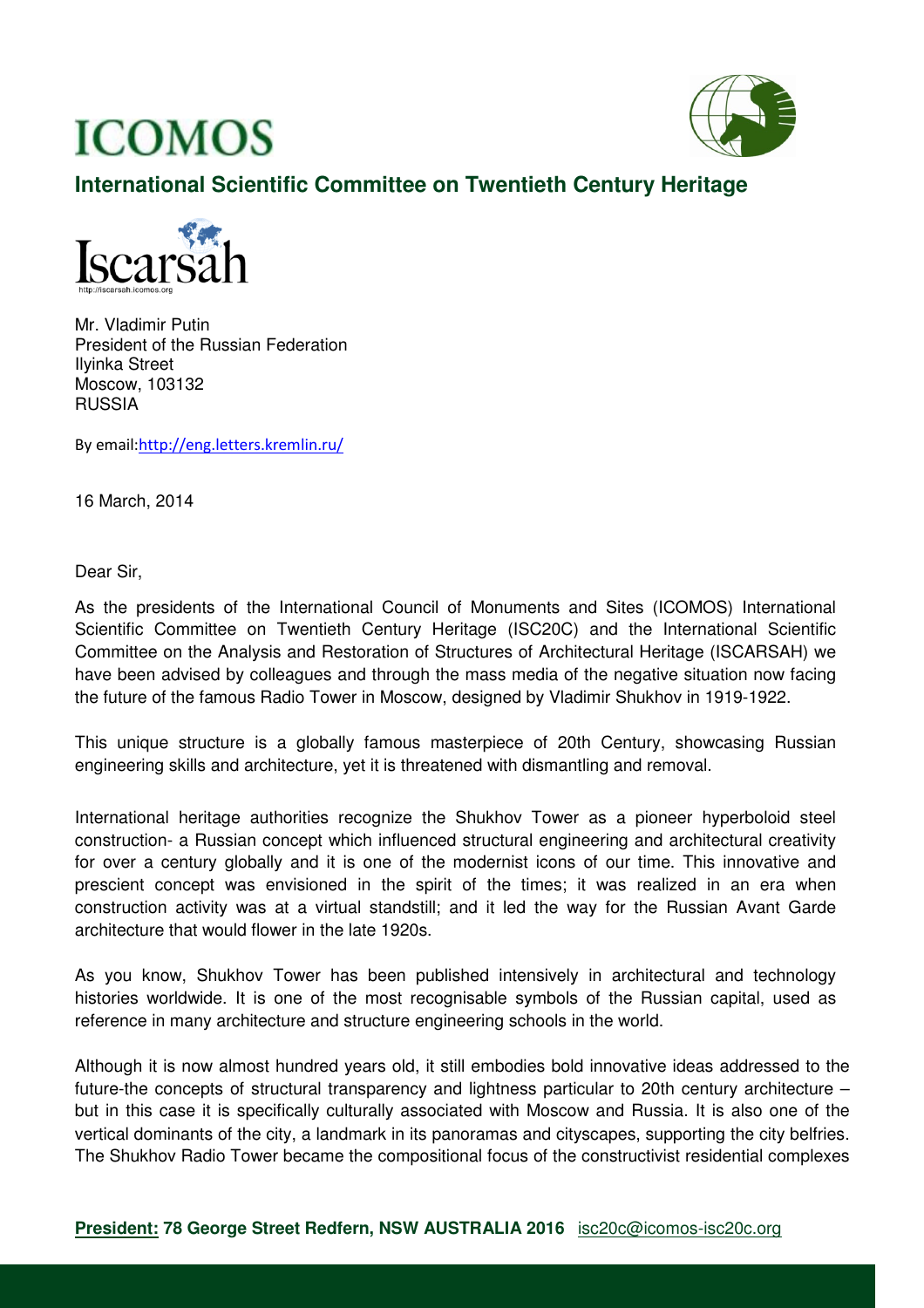

of the Shablovskaya neighborhood and its location is an essential attribute of its significance to Moscow and to Russia.

We note that the Shukhov tower is an official monument of Regional significance, used by the 'Russian TV and Radio Systems' (RTRS) and the Russian Ministry of Communication. The idea to reerect the Radio Tower in a different place in Moscow (being in its nature an immoveable property), contradicts the purpose of its dedication as a 'monument' under the National heritage legislation, and it also endangers its internationally important heritage values.

We are concerned that the Ministry of Communication's proposed dismantling and removal of the tower will led to a fatal loss of its authenticity and integrity. We believe that thorough investigation on the basis of international experience would lead to an elaboration of a full-scale restoration project, which will bring benefit to Russia and world culture.

In 2006, ICOMOS, Docomomo and UIA investigated this case and adopted the special **'Moscow Declaration on the Preservation of 20th Century Cultural Heritage'** at a meeting of international heritage experts and advisers in 2006 - the International Conference Heritage at Risk – Preservation of  $20<sup>th</sup>$ -Century Architecture and World Heritage (Moscow), which was forwarded to Russian authorities for consideration and action.

In 2011, ICOMOS, the UNESCO adviser on cultural heritage under the World Heritage Convention, once again emphasized its concern by a special Resolution on '**Russian Architectural Avant-**Garde' which was unanimously adopted at the 17<sup>th</sup> ICOMOS General Assembly in Paris.

We therefore appeal directly to you again and ask for your intervention in order to prevent serious risk of damage to one of the outstanding heritage sites of Russia's heritage, the Shukhov Tower. There is an urgent need for a clear conservation-based strategy to be developed by Russian authorities to direct the future conservation and management of this uniquely 20<sup>th</sup> Century Russian contribution to global architectural heritage.

The International Scientific Committees for Twentieth Century Heritage and the Analysis and Restoration of Structures of Architectural Heritage of ICOMOS now urgently ask the Russian authorities to take direct steps to prevent further neglect and stagnation of this uniquely Russian heritage resource of the Twentieth Century.

Mr Putin, we ask that you:

- **Declare a moratorium** for any actions regarding the Shukhov Tower and to postpone signing of the Resolution of the Russian Government 'On preservation measures for further use of the Shukhov Tower, object of cultural heritage of Regional significance', 7 March 2014, which calls for its dismantling and searching for a place for its relocation, until 1 May, 2014;
- **Commission an expert study** of this steel hyperboloid construction on the basis of international conservation experience, having in mind the outstanding global value of the Shukhov Tower;
- **Await the outcomes of** this scientifically based action before taking any final decision;

#### **ICOMOS International Scientific Committee on Twentieth Century Heritage**